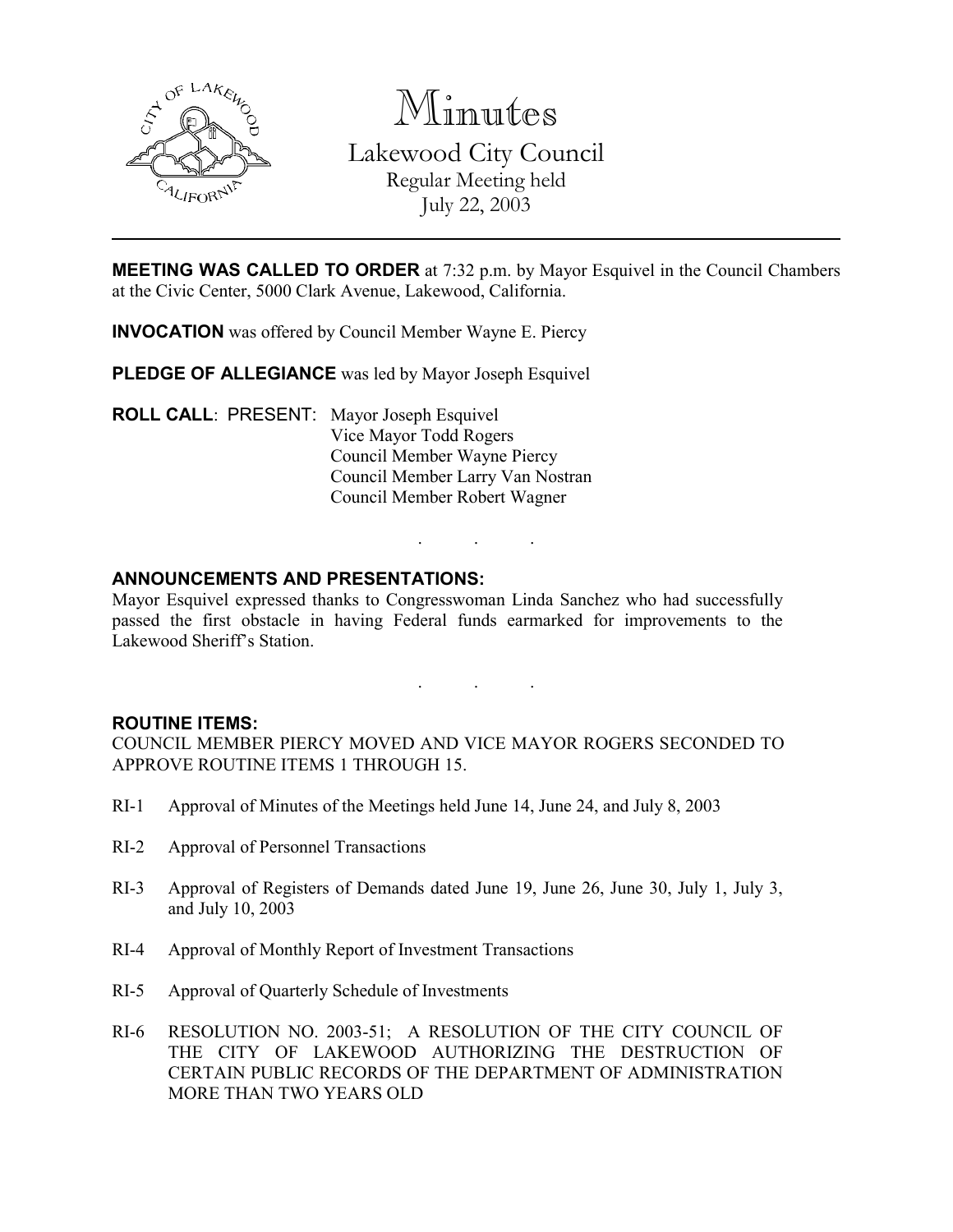#### ROUTINE ITEMS: Continued

RI-6 RESOLUTION NO. 2003-52; A RESOLUTION OF THE CITY COUNCIL OF THE CITY OF LAKEWOOD AUTHORIZING THE DESTRUCTION OF CERTAIN PUBLIC RECORDS OF THE DEPARTMENT OF ADMINISTRATION MORE THAN TWO YEARS OLD

RESOLUTION NO. 2003-53; A RESOLUTION OF THE CITY COUNCIL OF THE CITY OF LAKEWOOD AUTHORIZING THE DESTRUCTION OF CERTAIN PUBLIC RECORDS OF THE DEPARTMENT OF CITY CLERK MORE THAN TWO YEARS OLD

RESOLUTION NO. 2003-54; A RESOLUTION OF THE CITY COUNCIL OF THE CITY OF LAKEWOOD AUTHORIZING THE DESTRUCTION OF CERTAIN PUBLIC RECORDS OF THE DEPARTMENT OF COMMUNITY DEVELOPMENT MORE THAN THREE YEARS OLD

RESOLUTION NO. 2003-55; A RESOLUTION OF THE CITY COUNCIL OF THE CITY OF LAKEWOOD AUTHORIZING THE DESTRUCTION OF CERTAIN PUBLIC RECORDS OF THE DEPARTMENT OF FINANCE MORE THAN TWO YEARS OLD

RESOLUTION NO. 2003-56; A RESOLUTION OF THE CITY COUNCIL OF THE CITY OF LAKEWOOD AUTHORIZING THE DESTRUCTION OF CERTAIN PUBLIC RECORDS OF THE DEPARTMENT OF PERSONNEL MORE THAN TWO YEARS OLD

RESOLUTION NO. 2003-57; A RESOLUTION OF THE CITY COUNCIL OF THE CITY OF LAKEWOOD AUTHORIZING THE DESTRUCTION OF CERTAIN PUBLIC RECORDS OF THE DEPARTMENT OF RECREATION AND COMMUNITY SERVICES MORE THAN TWO YEARS OLD

- RI-7 RESOLUTION NO. 2003-58; A RESOLUTION OF THE CITY COUNCIL OF THE CITY OF LAKEWOOD AMENDING RESOLUTION NO. 92-36 PERTAINING TO THE LOW-INCOME EXEMPTION OF THE UTILITY USERS TAX
- RI-8 Approval of Amendment to Water Main Replacement Project Engineering Agreement with Tetra Tech, Inc.
- RI-9 RESOLUTION NO. 2003-59; A RESOLUTION OF THE CITY COUNCIL OF THE CITY OF LAKEWOOD ESTABLISHING A RETENTION PERIOD FOR ELECTRONIC MESSAGES
- RI-10 Acceptance of Notice of Completion for Public Works Contract 03-2, Biscailuz Park Picnic Shelter Re-roofing Project, Prime Waterproofing Associates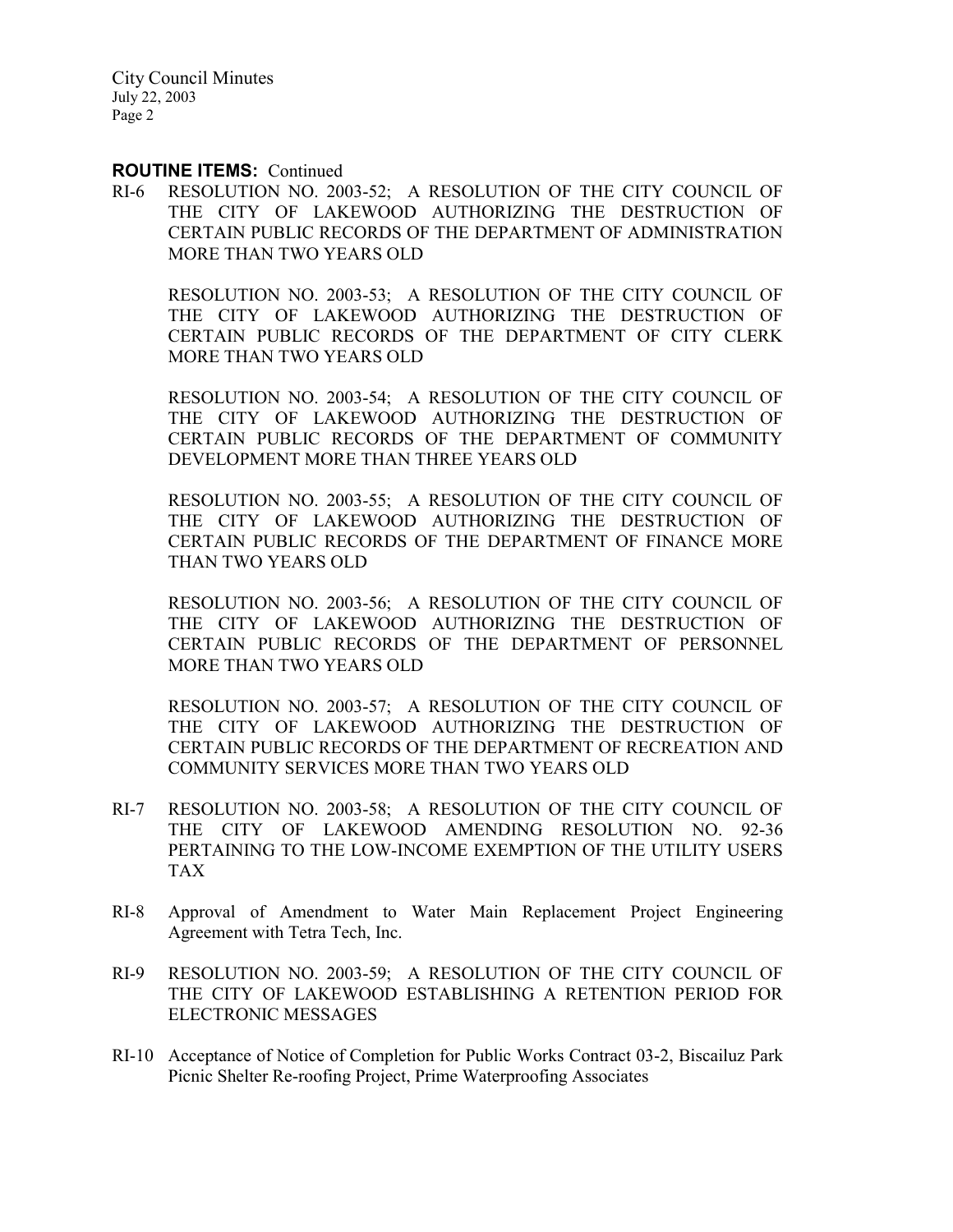#### ROUTINE ITEMS: Continued

- RI-11 RESOLUTION NO. 2003-60; A RESOLUTION OF THE CITY COUNCIL OF THE CITY OF LAKEWOOD ESTABLISHING A PHYSICALLY HANDICAPPED PERSONS DESIGNATED PARKING SPACE ON THE SOUTH SIDE OF 207TH STREET WITHIN THE CITY OF LAKEWOOD
- RI-12 RESOLUTION NO. 2003-61; A RESOLUTION OF THE CITY COUNCIL OF THE CITY OF LAKEWOOD PROHIBITING THE STOPPING, STANDING OR PARKING OF VEHICLES ON THE EAST AND WEST SIDE OF WOODRUFF AVENUE EAST SERVICE ROAD BETWEEN CAMERINO STREET AND THE NORTHERLY PRIVATE ROAD WITHIN THE CITY OF LAKEWOOD
- RI-13 Approval of Reduction of Retention for Public Works Project No. 02-1, Major Street Rehab & Landscape Pioneer Boulevard
- RI-14 RESOLUTION NO. 2003-62; A RESOLUTION OF THE CITY COUNCIL OF THE CITY OF LAKEWOOD ADOPTING FEES FOR DOCUMENT IMAGING PERTAINING TO ALL BUILDING PERMITS EXCEPT SINGLE FAMILY RESIDENTIAL

RESOLUTION NO. 2003-63; A RESOLUTION OF THE CITY COUNCIL OF THE CITY OF LAKEWOOD ADOPTING A FEE FOR THE COST OF PREPARING AND AMENDING THE GENERAL PLAN

RI-15 Acceptance of Notice of Completion for Public Works Contract 02-5, West San Gabriel River Open Space Project, Los Angeles Engineering

UPON ROLL CALL VOTE, THE MOTION WAS APPROVED:

AYES: COUNCIL MEMBERS: Piercy, Rogers, Van Nostran, Wagner and Esquivel NAYS: COUNCIL MEMBERS: None

## 1.1 • REPORT OF DELINQUENT FEES FOR GARBAGE, WASTE AND REFUSE COLLECTION AND DISPOSAL

. . .

Larry Schroeder, Director of Finance, gave a brief oral presentation based on the memorandum contained in the agenda packet and stated that pursuant to Section 3500 of the Lakewood Municipal Code, the City Council had adopted a resolution in May directing the preparation of a Report of Delinquent Fees as of May 31, 2003. He stated that 299 notices had been mailed and although some payments had been made, at the close of the day's business, 209 accounts remained unpaid. He concluded by recommending the City Council adopt Resolution No. 2003-64, confirming the Report of Delinquent Fees.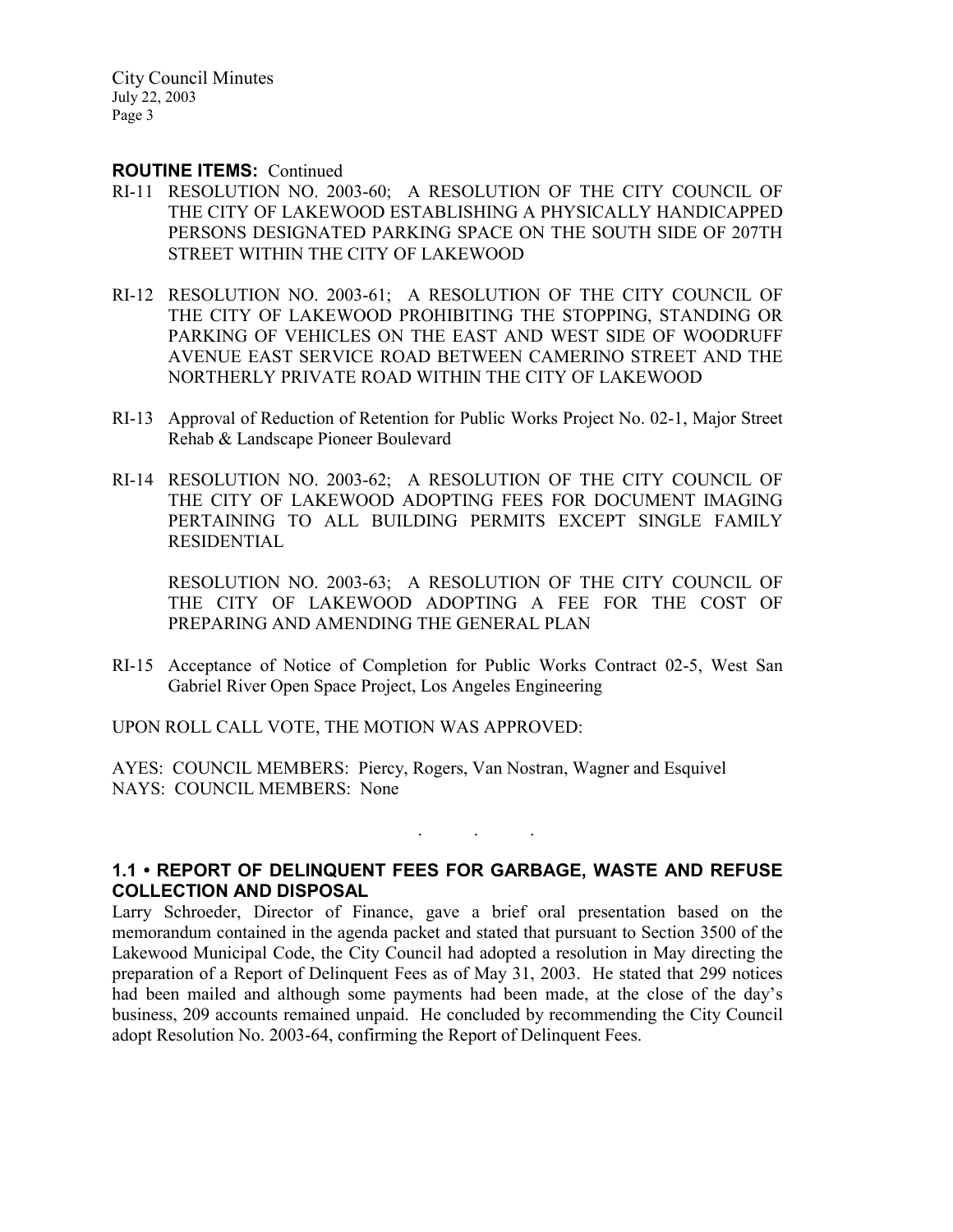## 1.1 • REPORT OF DELINQUENT FEES FOR GARBAGE, WASTE AND REFUSE COLLECTION AND DISPOSAL - Continued

RESOLUTION NO. 2003-64; A RESOLUTION OF THE CITY COUNCIL OF THE CITY OF LAKEWOOD CONFIRMING THE REPORT OF DELINQUENT FEES AND CHARGES FOR GARBAGE, WASTE, AND REFUSE COLLECTION AND DISPOSAL WITHIN THE CITY OF LAKEWOOD, COUNTY OF LOS ANGELES, STATE OF CALIFORNIA, MAY 31, 2003

Mayor Esquivel opened the public hearing at 7:37 p.m. and called for anyone in the audience wishing to address the City Council on this matter. There was no response.

COUNCIL MEMBER WAGNER MOVED AND COUNCIL MEMBER VAN NOSTRAN SECONDED TO CLOSE THE PUBLIC HEARING AND ADOPT RESOLUTION NO. 2003-64. UPON ROLL CALL VOTE, THE MOTION WAS APPROVED:

. . .

AYES: COUNCIL MEMBERS: Piercy, Rogers, Van Nostran, Wagner and Esquivel NAYS: COUNCIL MEMBERS: None

## 2.1 •ADJUSTMENT TO FEES FOR BUILDING AND SAFETY PERMITS

The Community Development Director, Chuck Ebner, gave a brief oral presentation based on the memorandum contained in the agenda packet and stated that since fees for building inspections, permits and plan check services had not increased since 1995, the City Council, at a previous budget session, had directed staff to prepare a resolution which would adjust the present fee schedule by nine percent to close the gap between revenues and program expenses. He noted that even with the increase, Lakewood would continue to have one of the lowest fee schedules in the area. It was the recommendation of staff that the City Council adopt Resolution No. 2003-65.

RESOLUTION NO. 2003-65; A RESOLUTION OF THE CITY COUNCIL OF THE CITY OF LAKEWOOD ADOPTING PERMIT FEES UNDER THE UNIFORM BUILDING, PLUMBING, ELECTRICAL AND MECHANICAL CODES

COUNCIL MEMBER WAGNER MOVED AND COUNCIL MEMBER PIERCY SECONDED TO APPROVE STAFF'S RECOMMENDATION AND ADOPT RESOLUTION NO. 2003-65. UPON ROLL CALL VOTE, THE MOTION WAS APPROVED:

AYES: COUNCIL MEMBERS: Piercy, Rogers, Van Nostran, Wagner and Esquivel NAYS: COUNCIL MEMBERS: None

. . .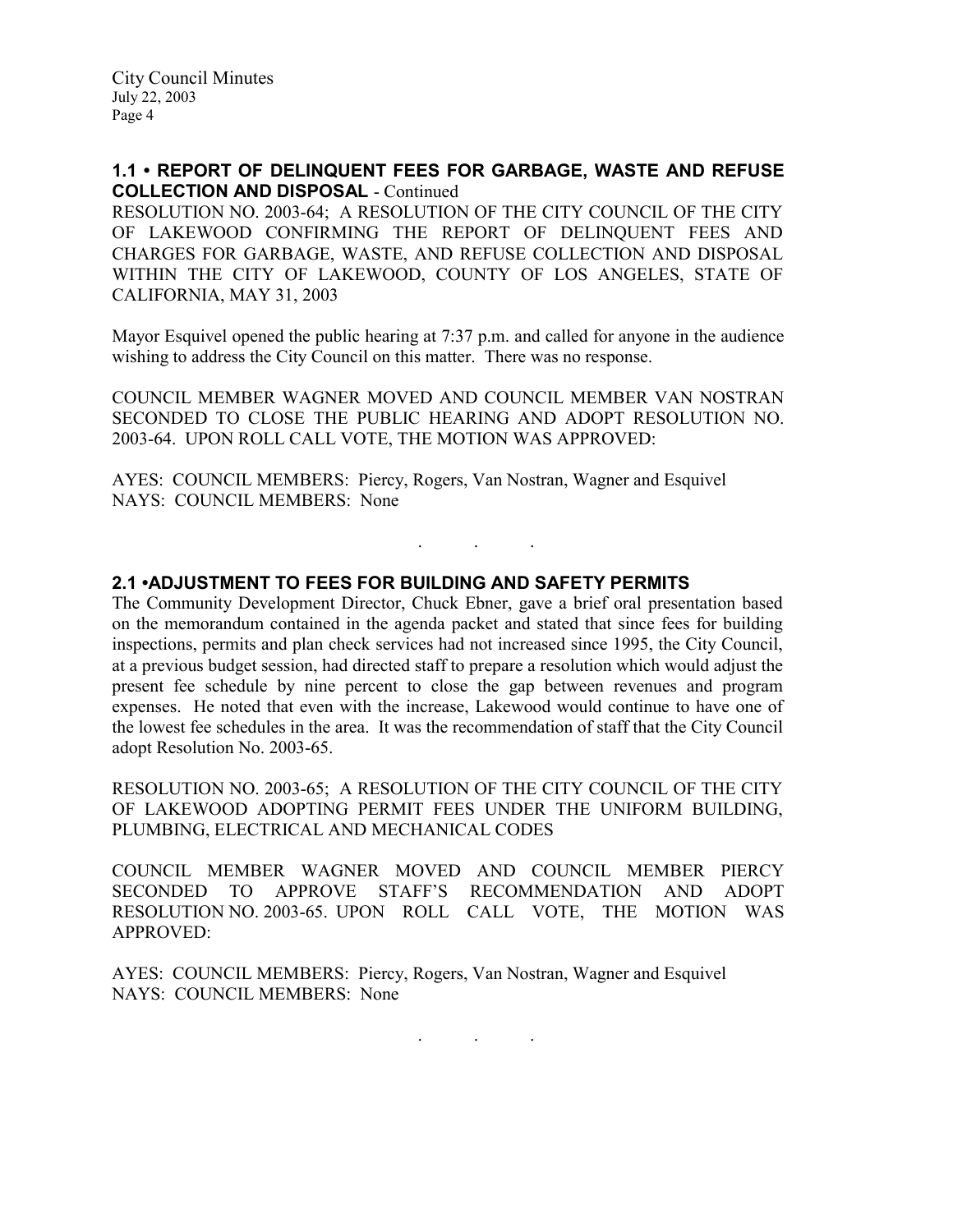# 2.2 • COLLECTION OF NUISANCE ABATEMENT COSTS AGAINST BRENDA **COURT**

The Director of Community Development displayed slides and gave a brief oral presentation based on the memorandum contained in the agenda packet. He stated the City had received complaints through the Los Angeles County Fire Department regarding accumulated junk, trash, and debris in and around the property located at Brenda Court. When, after numerous contacts, the property owner failed to clean the property, an Abatement/Inspection Warrant was issued by the courts on April 10, 2003. Staff worked with several contractors to have the abatement work done and the property owner was notified on June 9, 2003, of the costs which were to be reimbursed to the City. Since the property owner had failed to reimburse the City for the abatement costs, a resolution had been prepared which would cause the abatement costs to be assessed as a lien against the property. It was the recommendation of staff that the City Council adopt the proposed resolution to authorize the recovery of abatement costs through an assessed lien against the property located at Brenda Court.

RESOLUTION NO. 2003-66; A RESOLUTION OF THE CITY COUNCIL OF THE CITY OF LAKEWOOD ORDERING THE COSTS OF ABATEMENT TO BE A SPECIALLY ASSESSED LIEN AGAINST THE PARCEL OF LAND COMMONLY KNOWN AS BRENDA COURT, LAKEWOOD, CALIFORNIA

Thomas Richetti requested a two-month extension on the lien, stating that he was in the process of refinancing the loan on his property and would be able to pay the abatement costs at the conclusion of the process.

City Attorney John Todd advised that it would not be a problem to wait for the next assessment roll and that there was a recorded Order of Abatement which would appear if the property were to be sold in the interim. He concluded by stating he had no objection to continuing the assessment lien for a period of two months.

VICE MAYOR ROGERS MOVED AND COUNCIL MEMBER PIERCY SECONDED TO CONTINUE CONSIDERATION OF THE ASSESSMENT LIEN AGAINST BRENDA COURT TO THE SECOND REGULARLY SCHEDULED CITY COUNCIL MEETING IN SEPTEMBER. UPON ROLL CALL VOTE, THE MOTION WAS APPROVED:

AYES: COUNCIL MEMBERS: Piercy, Rogers, Van Nostran, Wagner and Esquivel NAYS: COUNCIL MEMBERS: None

. . .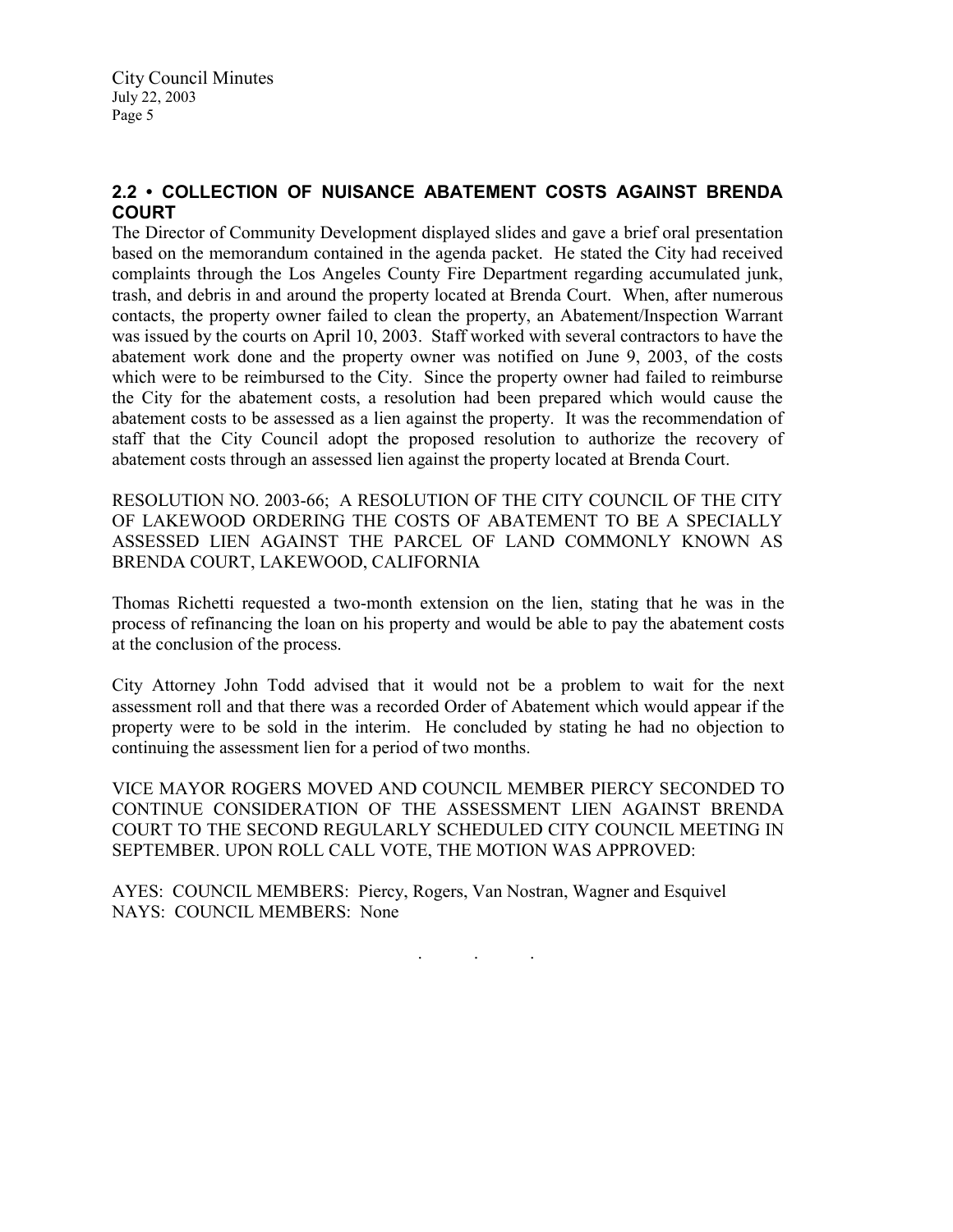## 2.3 • PROHIBITING OVERNIGHT PARKING IN CITY-OWNED OR OPERATED OFF-STREET PARKING FACILITIES

Director of Public Works, Lisa Rapp, gave a brief oral presentation based on the memorandum contained in the agenda packet and reported that although the Lakewood Municipal Code contained a provision which prohibited a person from remaining on any park facility after 11:00 p.m., the provision did not cover the parking areas of City facilities. In order to improve safety and security at City-owned or operated off-street parking facilities, an ordinance had been prepared by the City Attorney which would prohibit any overnight parking. Staff was proposing that once adopted, the restrictions be posted at Bloomfield, Boyar, Mayfair, Palms and Rynerson parks and at the Burns Community Center. It was the recommendation of staff that the City Council introduce the proposed ordinance to prohibit parking at City-owned or operated facilities between the hours of 11:00 p.m. and 5:00 a.m., when so posted.

ORDINANCE NO. 2003-7; AN ORDINANCE OF THE CITY COUNCIL OF THE CITY OF LAKEWOOD PROHIBITING THE PARKING OF ANY VEHICLE ON OR WITHIN ANY CITY-OWNED OFF-STREET PARKING FACILITIES BETWEEN THE HOURS OF 11:00 P.M. AND 5:00 A.M. WHERE POSTED

Nick Monroy stated that as a property owner abutting the Burns Community Center, he was in favor of the ordinance as a means to reduce night time noise.

Ms. Rapp confirmed for Council Member Piercy that it would include all vehicles, not only those that were occupied.

COUNCIL MEMBER VAN NOSTRAN MOVED AND COUNCIL MEMBER WAGNER SECONDED TO INTRODUCE ORDINANCE NO. 2003-7. UPON ROLL CALL VOTE, THE MOTION WAS APPROVED:

AYES: COUNCIL MEMBERS: Piercy, Rogers, Van Nostran, Wagner and Esquivel NAYS: COUNCIL MEMBERS: None

## 2.4 • APPOINTMENT TO THE RECREATION AND COMMUNITY SERVICES **COMMISSION**

. . .

Council Member Wagner stated that he was please to nominate Benjamin Delarosa to fill the vacancy on the Recreation and Community Services Commission. He noted that Mr. Delarosa was a resident of the eastern portion of the City and was very active in the community.

RESOLUTION NO. 2003-67; A RESOLUTION OF THE CITY COUNCIL OF THE CITY OF LAKEWOOD APPOINTING BENJAMIN DELAROSA TO THE RECREATION AND COMMUNITY SERVICES COMMISSION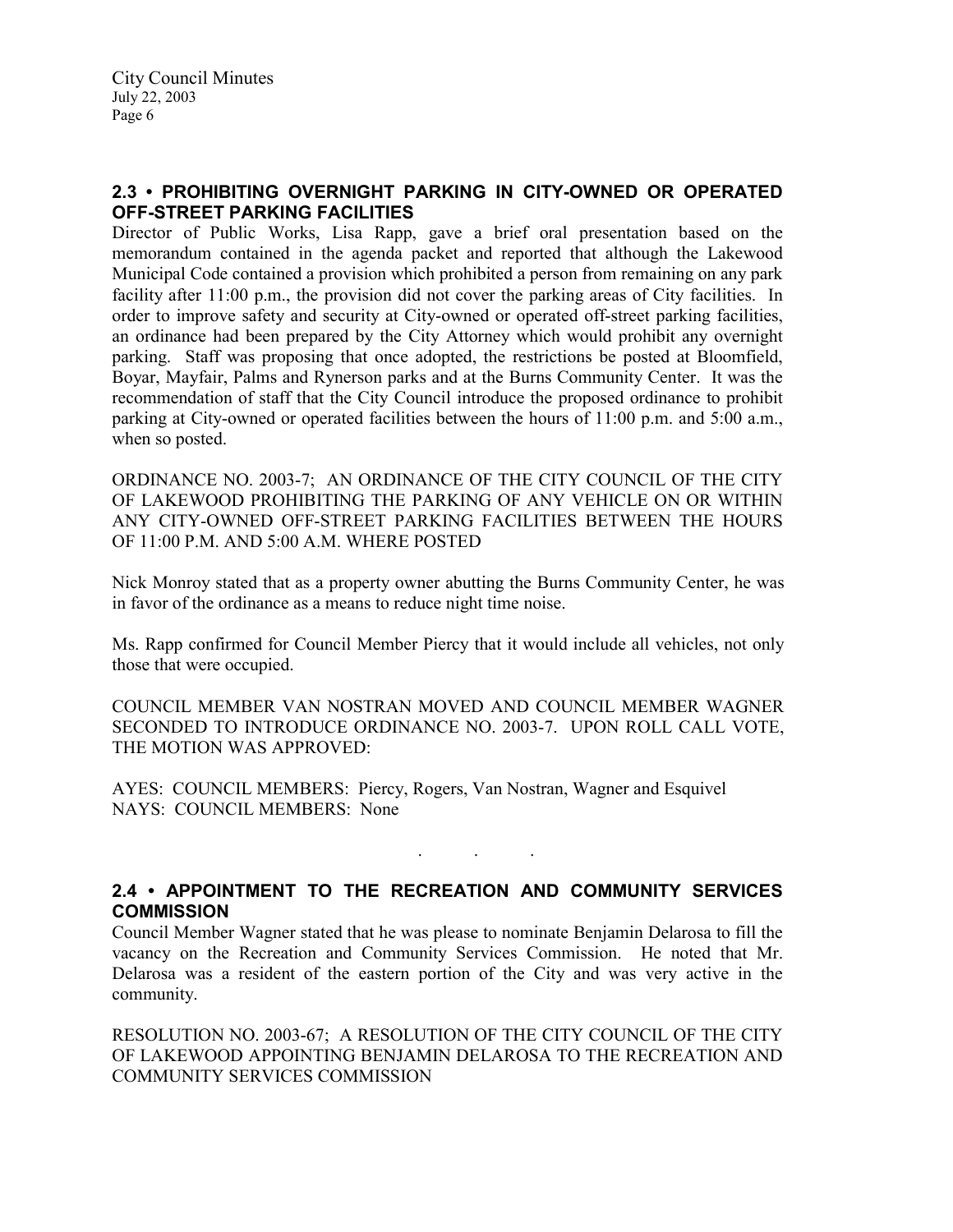### 2.4 • APPOINTMENT TO THE RECREATION AND COMMUNITY SERVICES COMMISSION - Continued

COUNCIL MEMBER WAGNER MOVED AND COUNCIL MEMBER PIERCY SECONDED TO ADOPT RESOLUTION NO. 2003-67, APPOINTING BENJAMIN DELAROSA TO THE RECREATION AND COMMUNITY SERVICES COMMISSION.

Benjamin Delarosa thanked Council Member Wagner for the opportunity to serve on the commission.

Council Member Wagner stated that he had received seven applications for the commission seat and that it had been very difficult to make a choice. He expressed appreciation for the many residents interested in giving back to the community.

UPON ROLL CALL VOTE, THE MOTION WAS APPROVED:

AYES: COUNCIL MEMBERS: Piercy, Rogers, Van Nostran, Wagner and Esquivel NAYS: COUNCIL MEMBERS: None

## 3.1 • GATEWAY CITIES AND PORT OF LONG BEACH CLEAN AIR PROGRAM

. . .

Council Member Wayne Piercy gave a brief oral presentation based on the memorandum contained in the agenda packet and advised he represented the City at the Gateway Cities Council of Governments, a 27 city organization dedicated to working together to address regional issues. He reported that Gateway Cities had partnered with the Port of Long Beach to begin two Clean Air Programs. One program seeks to reduce emissions from heavy-duty trucks in the Gateway Cities subregion and around the ports of Long Beach and Los Angeles by providing grants for the replacement of 1983 and older heavy-duty trucks. And the other program targets equipment operated by the Port terminals for retrofit. The programs were funded by grants from the California Air Resources Board, the U.S. Environmental Protection Agency and the Port of Long Beach and would significantly reduce mobile source air emissions, improving air quality.

Council Member Van Nostran inquired about the procedure for the vehicle replacement program. Council Member Piercy responded that Gateway Cities had a contractor to help grantees find appropriate replacement vehicles and that steps were built into the process to ensure that the old vehicles did not get back onto the road.

. . .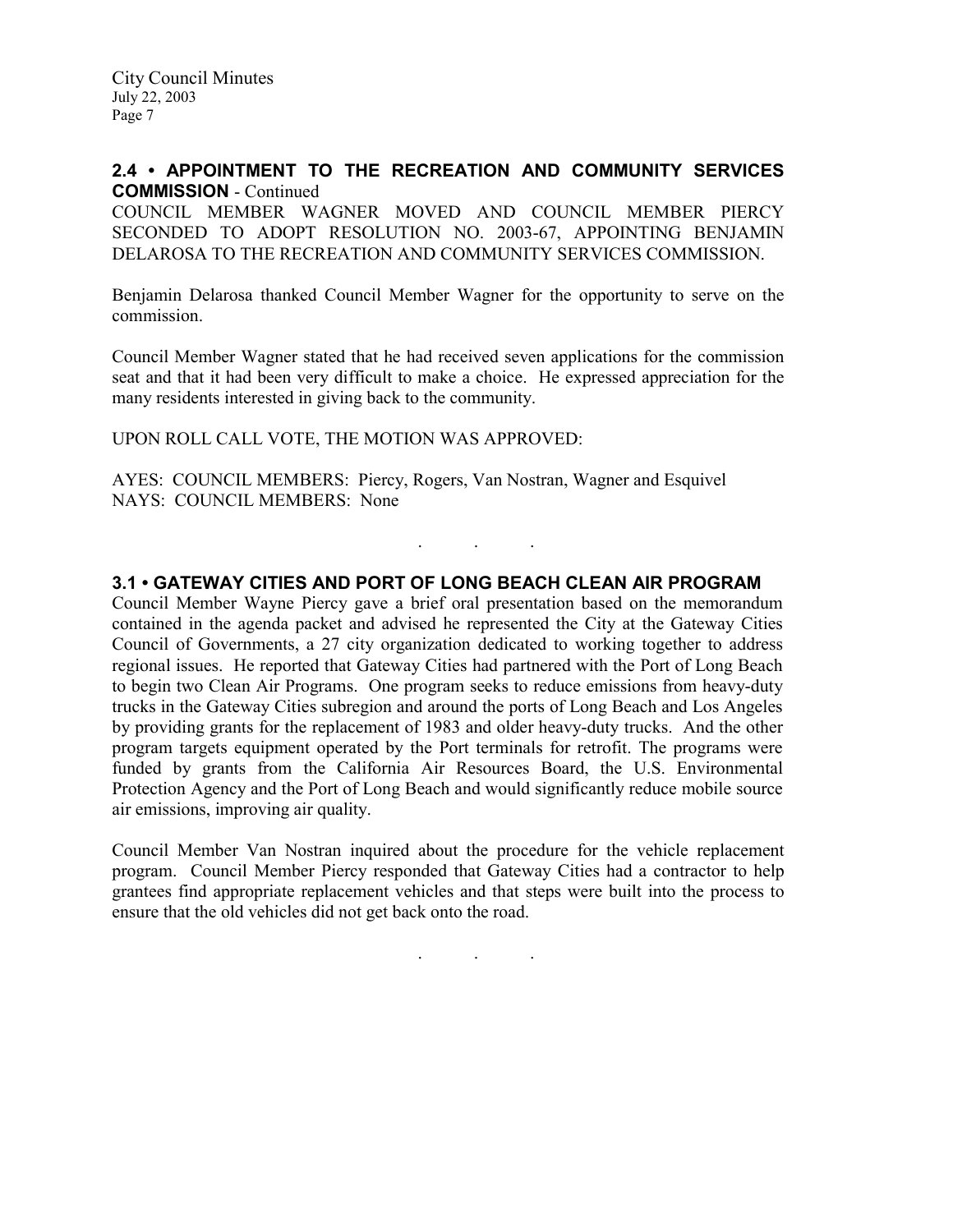## 3.2 • JOINT PROJECT WITH THE CITY OF CERRITOS FOR IMPROVEMENT OF VACANT LOT LOCATED AT WINKLER AVENUE/DEL AMO BOULEVARD

The Director of Public Works gave a brief oral presentation based on the memorandum contained in the agenda packet and stated staff had been working with the City of Cerritos to develop a plan to landscape a small, vacant lot on the southeast corner of Del Amo Boulevard and Winkler Avenue, partially in each city. An agreement had been reached to equally split the cost of clearing dirt piles and installing landscaping and irrigation between the two cities. It was the recommendation of staff that the City Council authorize reimbursement to the City of Cerritos for up to 50 percent of project costs, not to exceed \$10,000, and an appropriation from the General Fund for the project.

COUNCIL MEMBER VAN NOSTRAN MOVED AND VICE MAYOR ROGERS SECONDED TO APPROVE STAFF'S RECOMMENDATION.

Vice Mayor Rogers inquired about the maintenance of the site. Ms. Rapp responded by stating that the City of Cerritos would maintain the landscaping and the City of Lakewood would supply the water for irrigation.

UPON ROLL CALL VOTE, THE MOTION WAS APPROVED:

AYES: COUNCIL MEMBERS: Piercy, Rogers, Van Nostran, Wagner and Esquivel NAYS: COUNCIL MEMBERS: None

Water Resources Director Jim Glancy responded to a question from Council Member Van Nostran by stating that the City's reclaimed water system only extended as far east as Bloomfield Park and Artesia High School.

. . .

## 3.3 • STATUS REPORT ON NYE LIBRARY

The Director of Recreation and Community Services, Joan Biegel, gave a brief oral presentation based on the memorandum contained in the agenda packet and reported that the City had been notified by the County Librarian that as part of their plan to address funding reductions, the Nye Library in Lakewood would be closed and hours of service at Lakewood's Iacoboni Library would be reduced from seven days to six days. She stated that the City Council's ad hoc committee had gone to work on this issue and had been successful in communicating with the County Board of Supervisors. The Board had decided to fund library services for the current fiscal year, and to present voters with an initiative which would levy a special per parcel tax to fund future library services. She advised that the initiative would be presented to voters in cities utilizing the County Library system which had not previously approved such a tax, with the provision that residents accepting the special tax would receive additional consideration if future budget cuts were necessary.